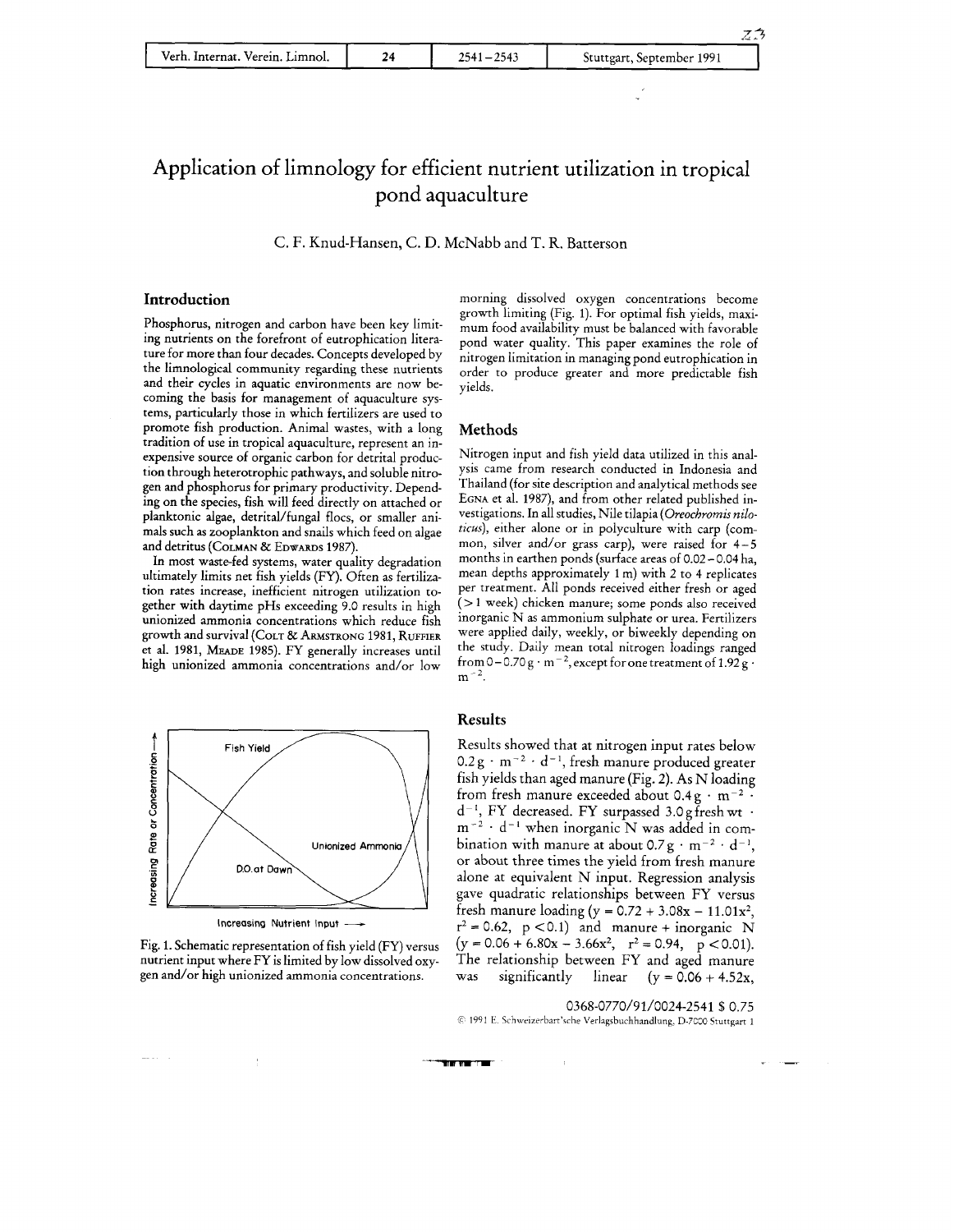

Fig.2. Yield of Nile tilapia (and in polyculture (PC) where indicated) versus nitrogen input from chicken manure which **was** added fresh **(W),** aged *(O),* or aged and added with inorganic fertilizers  $(O)$ . Numbers beside data points indicate source:  $1 -$  this study;  $2 -$  HOPKINS & CRUZ 1982 (PC); **3** - GREEN et al. 1989; 4 - MOAV et al. 1977 (PC); 5 - SCHROEDER & BUCK 1987 (PC).

 $r^2$  = 0.91,  $p < 0.01$ ) because fertilization rates were still relatively low. The regression equation for chicken manure plus inorganic N suggested that maximum fish productivity may reach over  $4.0g \cdot m^{-2} \cdot d^{-1}$  when total nitrogen input is about 0.7–0.8  $\text{g} \cdot \text{m}^{-2} \cdot \text{d}^{-1}$ . In 2 of the 4 ponds receiving  $1.92\,\mathrm{g\,N\cdot m^{-2}\cdot d^{-1}}$  unionized ammonia-N levels surpassed  $2 \text{ mg} \cdot 1^{-1}$ , and all the fish died after three months; this treatment was not included in the regression.

#### **Discussion**

Higher FY observed with fresh versus aged manure at lower fertilization rates probably resulted from the higher percentage of soluble N in fresh manure. Diminished FY at higher fresh manure loading rates coincided with low dissolved oxygen concentrations at dawn, and increased manure-derived turbidity which limited primary productivity and caused high concentrations of unionized ammonia from reduced algal utilization (HOPKINS & CRUZ 1982).

In organically fertilized systems, detritus from manure decomposition may be an important dietary component for Nile tilapia (NORIEGA-CURTIS 1979, GREEN et al. 1989). But by substituting much of the manure-N with inorganic N, photosynthetic production was increased. Ponds were generally quite green (chlorophyll a concentrations exceeding 400 mg  $\cdot$  m<sup>-3</sup>), and self-shading probably limited algal productivity. Based on the regression

equation, maximum FY would be  $4.1 (\pm 0.3,$  $1 \text{SE}$ )g · m<sup>-2</sup> · d<sup>-1</sup> at N loading rate of 1.15g  $m^{-2}$   $\cdot$  d<sup>-1</sup>. Light limitation from high algal densities, however, would probably prevent complete N utilization at such high N input rates. At fertilization rates of at least  $1.9gN \cdot m^{-2} \cdot d^{-1}$ , water quality degradation may result in high and unpredictable fish mortalities.

Because efficient ammonia utilization reduces the risk of high unionized ammonia concentrations, nitrogen limitation is desirable. Tropical freshwaters, often naturally limited by nitrogen alone or nitrogen in combination with phosphorus (Moss 1969, ZARET et al. 1981, MELACK et al. 1982, SETARO & MELACK 1984), can be made more nitrogen limited by the addition of manures (Table 1), which generally have  $N$ : P ratios well below the 7: 1 ratio by weight required by algae (RED-FIELD et al. 1963). When P fertilization exceeds algal requirements, additional nitrogen input can increase fish yields (Boyp 1976). Additional P input is necessary to maintain N limitation in ponds built in acid sulphate soils, common in the tropics, because of the soil's P sequestering capabilities (GAVIRIA, 1986, unpubl. data). FY of  $5g \cdot m^{-2}$ .  $d^{-1}$  or greater may be possible by increasing organic and inorganic N input while maintaining N limitation through effective addition of other nutrients like P. Pond aeration to reduce nocturnal oxygen deficits may further promote fish yields.

In many tropical Asian countries, where fish represent over 50% of the total animal protein consumed and yields of wild fish are dwindling from overfishing and environmental degradation, increasing food production through fish cultivation is the primary strategy for managing aquatic resources (EDWARDS 1983). 1985 data from Thailand show that 36,500 pond/paddy fish farms totalling 13,000ha produced 46,000 metric tons with a commercial value of US \$50.8 million (Dept. of Fisheries 1987). Better understanding of limnological processes such as nutrient cycling, sediment/water interactions and trophic dynamics

Table 1. Representative nitrogen (N) and phosphorus (P) concentrations (as dry wt) of different manures used for pond fertilization.

| Manure      |         |         | % N % P N: P ratio Source |                   |
|-------------|---------|---------|---------------------------|-------------------|
| Chicken 1.4 |         | 2.2     | 0.6:1                     | This study        |
| Cov         | $1.5 -$ | 0.6     | 2.5:1                     | GREEN et al. 1989 |
| Duck        | 4.4     | $1.1 -$ | 4.0:1                     | A. I. T. 1986     |
| Buffalo     | 1.4     |         | $0.2$ $7.0:1$             | A. I. T. 1986     |

## **The Community**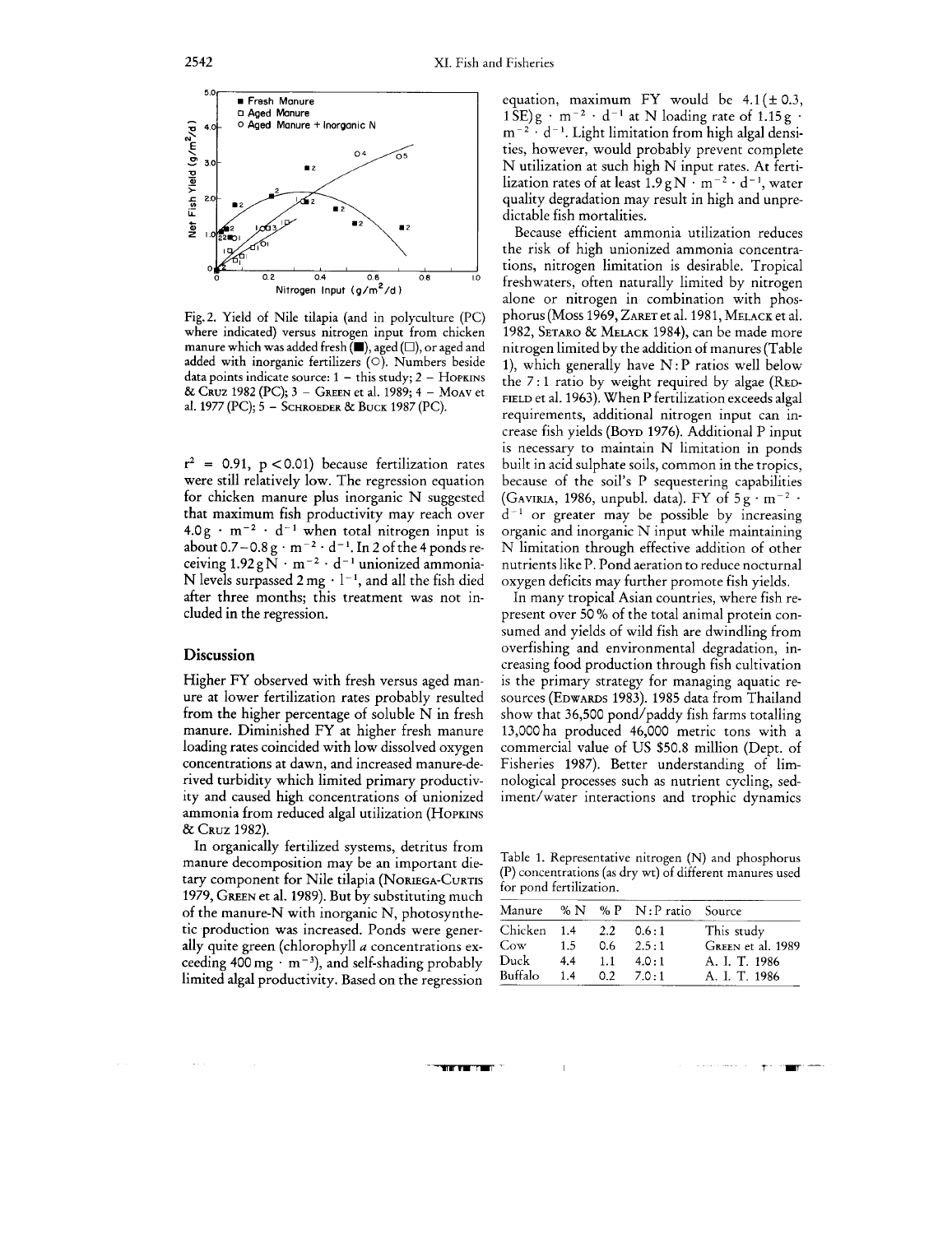should help determine optimal fertilization and waste recycling schemes, thereby aiding developing nations to produce food with greater ecological and financial efficiency.

#### **Acknowledgements**

The research was conducted jointly by Michigan State University (U.S.A.), the Institut Pertanian Bogor (Indonesia), and the Department of Fisheries (Thailand) as a part of the Pond Dynamics/Aquaculture Collaborative Research Support Program (CRSP) supported by the Agency for International Development, Grant No. DAN-4023-G-SS-7066-00 and by contributions from the participating institutions. Assistance from the Michigan State University Agricultural Experiment Station is acknowledged. This paper is Pond Dynamics/Aquaculture CRSP publication number 89: 37.

#### **References**

- **A.** I. T., 1986: Buffalo/fish and duck/fish integrated systems for small-scale farmers at the family level. -*Asian Inst. of Technol. Research Rep.* No. 198, A. I. T., Bangkok, Thailand, 63 pp.
- BARASH, H., PLAVNIK, I. & MOAV, R., 1982: Integration of duck and fish farming: experimental results. -*Aquaculture* 27: 129 - 140.
- BOYD, C. E., 1976: Nitrogen fertilizer effects on production of *Tilapia* in ponds fertilized with phosphorus and potassium. - *Aquaculture* 7: 385 - 390.
- COLMAN, J.& EDWARDS, P., 1987: Feeding pathways and environmental constraints in waste-fed aquaculture: balance and optimization. - In: MORIARTY, D. J. W. & PULLIN, R. S. V. (Eds.), *Detritus and Microbial Ecology in Aquaculture:*  240-281. - ICLARM Conf. Proc. 14, Internat. Center for Living Aquatic Resources Management, Manila, Philippines.
- COLT, J. E. & ARMSTRONG, D. A,, 1981: Nitrogen toxicity to crustaceans, fish, and molluscs. - In: ALLEN, L. J. & KINNEY, E. C. (Eds.), *Proc. Bio-engineering Symp. for Fish Culture:* 34 -47. - Fish Culture Section, Amer. Fish. Soc., Bethesda, MD.
- Department of Fisheries, 1987: Freshwater fishfarm production 1985. - Report No. 6/1987. Dept. of Fisheries, Bangkok, Thailand.
- EDWARDS, P., 1983: The future potential of integrated farming systems in Asia. - *Proc.* I/ *WCAP* **1:**   $273 - 281$ .
- EGNA, H. S., BROWN, N. & LESLIE, M., 1987: Pond Dynamics/Aquaculture Collaborative Research Data Reports. Vol. 1. General Reference: Site Descriptions, Materials and Methods for the Global Experiment. - Oregon State Univ., Corvallis, 84 PP.
- GAVIRIA, J.I., 1986: Acid sulphate soils: identification, formation and implications for aquaculture.  $-$  *J*. *Aqua. Trop. 1:* <sup>99</sup>- 109.
- GREEN, B. W., PHELPS, R. P. & ALVARARENGA, H. R., 1989: The effect of manures and chemical fertilizers on the production of *Oveocbromis niloticus* in earthen ponds. - *Aquaculture* 76: 37- 42.
- HOPKINS, K. D. & CRUZ, E. M., 1982: The ICLARM-CLSU integrated animal-fish farming project: final report. - ICLARM *Tecbn. Reports* **5:** 96 pp. Internat. Center for Living Aquatic Resources Management, Philippines.
- MEADE, J. W., 1985: Allowable ammonia for fish culture. - *Prog. Fish-Cult.* **47** (3): 135- 145.
- MELACK, J. M., KILHAM, P. & FISHER, T. R., 1982: Responses of phytoplankton to experimental fertilization with ammonium and phosphate in an African soda lake. - *Oecologia* 52: 321 - 326.
- MOAV, R., WOHLFARTH, G., SCHROEDER, G.L., HULATA, G. & BARASH, H., 1977: Intensive polyculture of fish in freshwater ponds. I. Substitution of expensive feeds by liquid cow manure. - *Aquaculture 10:* 25-43.
- Moss, B., 1969: Limitation of algal growth in some Central African waters. - *Limnol. Oceanogr.* **14:**  591-601.
- NORIEGA-CURTIS, P., 1979: Primary productivity and related fish yield in intensely manured fishponds. - *Aquaculture* **17:** 335 -344.
- REDFIELD, A. C., KETCHUM, B. H. & RICHARDS, F.A,, 1963: The influence of organisms on the composition of sea water. - In: *fie Sea,* HILL M. A. (Ed.), Vol. **2:** 27-28. - Interscience Publ. New York.
- RUFFIER, P.J., BOYLE, W. C. & KLEINSCHMIDT, J., 1981: Short-term acute bioassays to evaluate ammonia toxicity and effluent standards. - J. *Water Poll. Contr. Fed.* **53:** 367 - 377.
- SCHROEDER, G. L. & BUCK, H., 1987: Estimates of the relative contributions of organic and mineral contents of manure to fish growth. - *J. Aqua. Trop.* **2:**   $133 - 138$ .
- SETARO, F. V. & MELACK, J. M., 1984: Responses of phytoplankton to experimental nutrient enrichment in an Amazon floodplain lake. - Limnol. *Oceanogr.* 29 *(5):* <sup>972</sup>- 984.
- ZARET, T. M., DEVOL, A. H. & SANTOS, A. D., 1981: NUtrient addition experiments in Lago Jacaretinga, Central Amazon Basin, Brasil. - *Verb. Internat. Verein. Limnol.* **21:** 721 - 724.

#### Authors' addresses:

**THE VELTER** 

- C. F. KNUD-HANSEN, Asian Institute of Technology, Agr. and Food Engineering, G. P.O. Box 2754, Bangkok 10501, Thailand.
- C. D. MCNABB and T. R. BATTERSON, Department of Fisheries and Wildlife, Michigan State University, East Landing, Michigan 48824, USA.